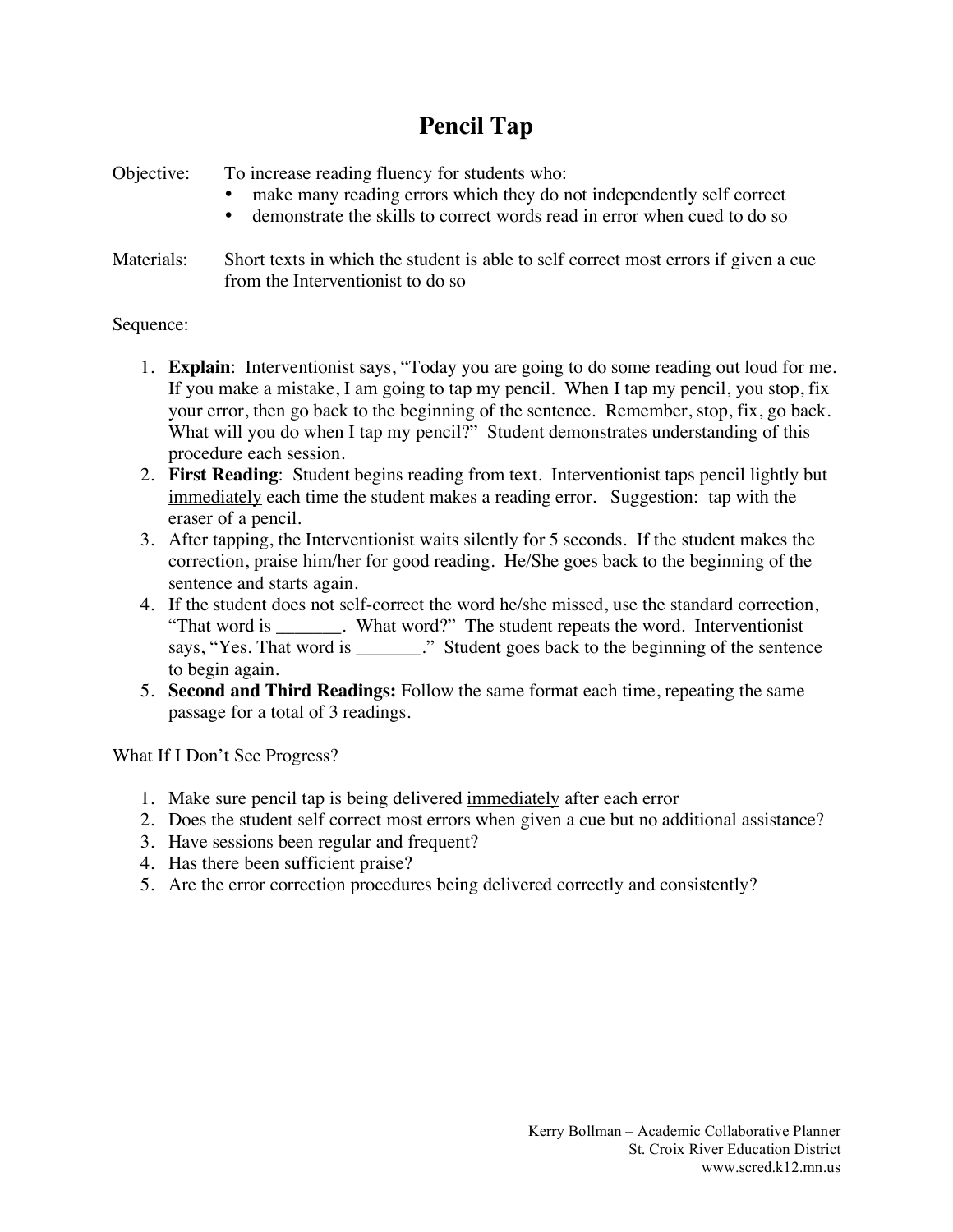## **Pencil Tap** Intervention Integrity Observation Checklist

| Student Name:         | Grade Level of Student: |
|-----------------------|-------------------------|
| Interventionist Name: | Date of Observation:    |

Observer Name:

| <b>INTERVENTION SEQUENCE</b>                                                         |  | N <sub>O</sub> |
|--------------------------------------------------------------------------------------|--|----------------|
| Interventionist provides copy of text to student                                     |  |                |
| Interventionist says, "When I tap the pencil, you stop, fix your error, then go back |  |                |
| to the beginning of the sentence. Remember, stop, fix, go back" each session.        |  |                |
| Interventionist says, "What will you do when I tap my pencil?" and gets a correct    |  |                |
| student response each session.                                                       |  |                |
| Reading 1: Student begins reading, and Interventionist taps pencil immediately       |  |                |
| each time the student makes a reading error. Also mark "Yes" to all Reading 1        |  |                |
| items if the student did not make any errors during this reading.                    |  |                |
| Tap is loud enough to cue, but not so strong as to startle, or appear as a scolding. |  |                |
| After tapping the pencil, the Interventionist waits silently for 5 seconds.          |  |                |
| For every error, if the student makes the correction, Interventionist praises        |  |                |
| him/her for good reading and direct student to go back to the beginning of that      |  |                |
| sentence and start again. If the student does not self-correct the word he/she       |  |                |
| missed, Interventionist performs standard correction procedure.                      |  |                |
| Reading 2: Student begins reading, and Interventionist taps pencil immediately       |  |                |
| each time the student makes a reading error. Also mark "Yes" to all Reading 2        |  |                |
| items if the student did not make any errors during this reading.                    |  |                |
| Tap is loud enough to cue, but not so strong as to startle, or appear as a scolding  |  |                |
| After tapping the pencil, the Interventionist waits silently for 5 seconds           |  |                |
| For every error, if the student makes the correction, Interventionist praises        |  |                |
| him/her for good reading and direct student to go back to the beginning of that      |  |                |
| sentence and start again. If the student does not self-correct the word he/she       |  |                |
| missed, Interventionist performs standard correction procedure                       |  |                |
| Reading 3: Student begins reading, and Interventionist taps pencil immediately       |  |                |
| each time the student makes a reading error. Also mark "Yes" to all Reading 3        |  |                |
| items if the student did not make any errors during this reading.                    |  |                |
| Tap is loud enough to cue, but not so strong as to startle, or appear as a scolding  |  |                |
| After tapping the pencil, the Interventionist waits silently for 5 seconds           |  |                |
| For every error, if the student makes the correction, Interventionist praises        |  |                |
| him/her for good reading and direct student to go back to the beginning of that      |  |                |
| sentence and start again. If the student does not self-correct the word he/she       |  |                |
| missed, Interventionist performs standard correction procedure.                      |  |                |

Additional Comments: